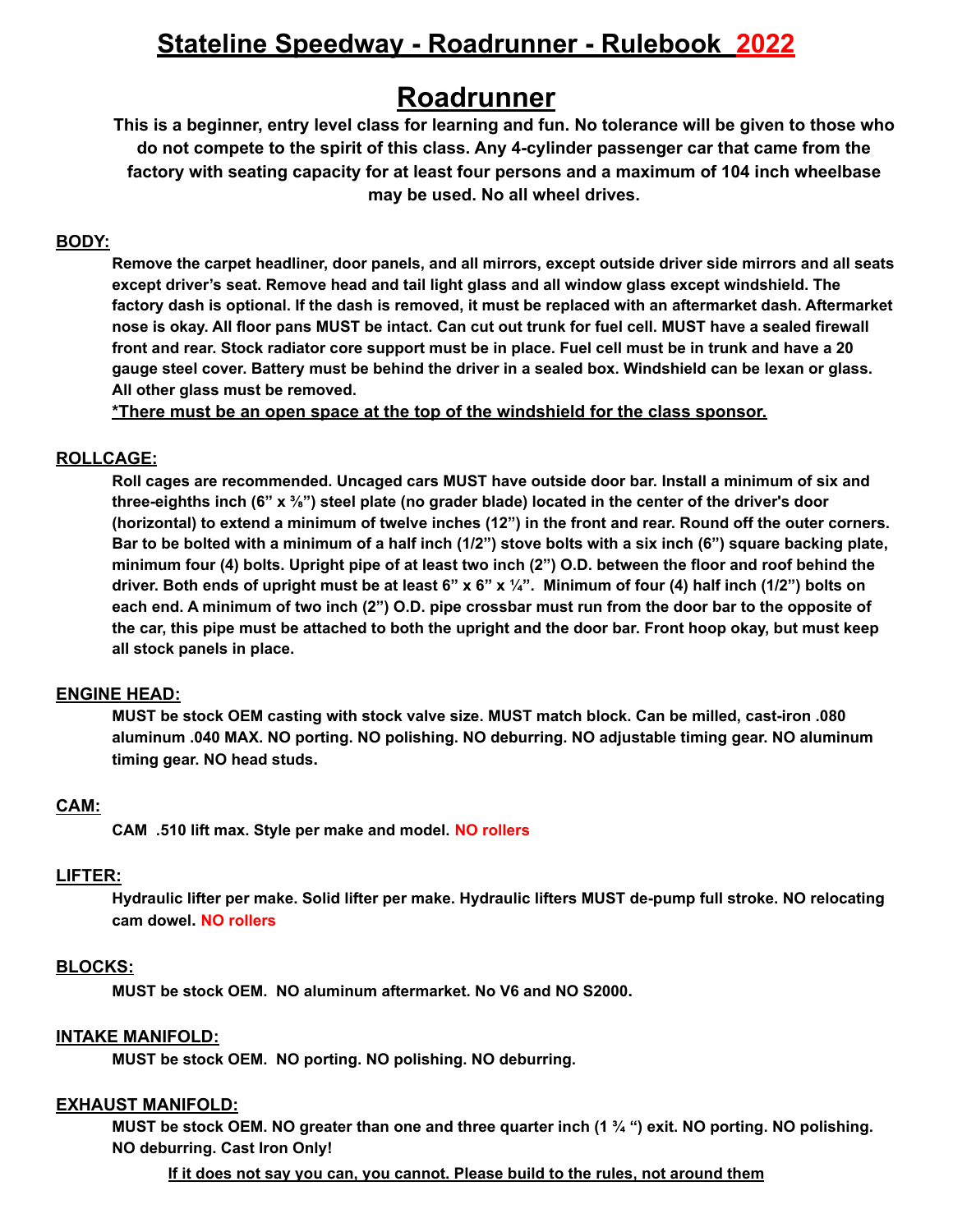## **EXHAUST MUFFLER:**

Pipe no greater than two and one quarter inch (2  $\frac{1}{4}$  ") and MUST have a muffler. MUST pass 95db reading. **Exhaust MUST exit under the car.**

## **ROTATING:**

**Rods stock OEM rods. Aftermarket pistons ok. Stock OEM crank per engine.**

## **OIL SYSTEM:**

**Stock OEM oil system.**

## **RADIATOR:**

**MUST be in stock location and can be aluminum. Must be in stock core support.**

## **CARBURETOR:**

**MUST be stock Autolite, Motorcraft, Holley 350/500 with choke horn and with part number in place. Fuel injection ok.**

## **CARBURETOR SPACER:**

Adapter to Holley ok. NO CNC machined or custom machined spacer, one and one half inch (1 1/2") MAX.

# **AIR FILTER:**

**Can be aftermarket. MUST fit under the hood.**

# **CLUTCH:**

MUST be stock OEM cast iron. One (1) stock disc. Stock steel pressure plate. NO racing clutches. NO **escort flywheels.**

#### **TRANSMISSION:**

**MUST be stock OEM.**

# **REAR END:**

**MUST be stock OEM per model. NO lockers. NO welded. NO posi traction. NO locked trans-axles.**

## **DRIVELINE:**

**MUST be stock steal. MUST have loop twelve inches (12") back from transmission.**

# **BRAKES:**

Must have stock OEM brakes and all four (4) must work. NO brake bias adjuster. NO aluminum calipers.

# **WEIGHT:**

**Single overhead cam; 2 valves per cylinder 2100cc or less Weight: 2300 min Left: 54% max Rear: 44% max Single overhead cam; 2 valves per cylinder 2150cc or more Weight: 2400 min Left: 54% max Rear: 44% max**

#### **If it does not say you can, you cannot. Please build to the rules, not around them**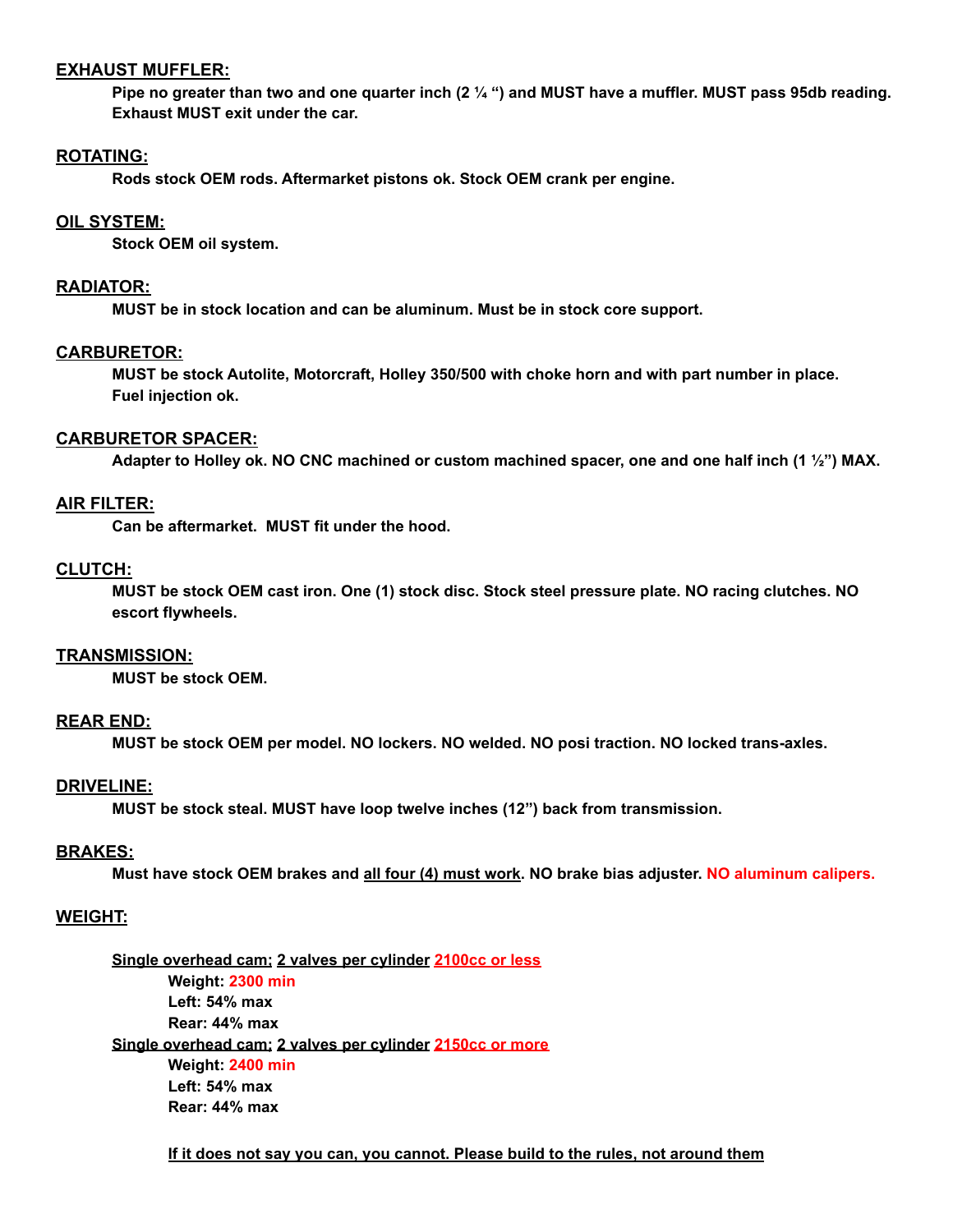# **WEIGHT Cont:**

**Single overhead cam; MORE than two (2) valves per cylinder Weight: 2500 min Left: 54% max Rear: 44% max Dual overhead cam; front wheel drive. Fuel Injection okay with stock injectors and 180cc max. Weight: 2600 min Left: 54% max Rear: 44% max Single overhead cam; UNDER 1800cc front wheel drive Weight: 2100 min Left: 54% max Rear: 44% max Single overhead cam; OVER 1800cc up to 2000cc front wheel drive Weight: 2300 min Left: 54% max Rear: 44% max**

# **SHOCKS:**

**MUST be stock OEM per make and model. NO air shocks. NO adjustable.**

## **RIDE HEIGHT:**

**Five inch (5") minimum**

#### **SWAY BAR:**

**All Thread OK**

#### **A-ARM:**

**MUST be stock OEM.**

#### **TRAILING ARM:**

**MUST be stock OEM with stock mounting points.**

#### **CAMBER:**

**MUST be no more than one and one quarter inch (1 ¼") measured from top of wheel.**

#### **WEIGHT JACK:**

**NO weight jacks. Adjustable spring cups ok.**

#### **IGNITION:**

**MUST be stock OEM per make and model. NO aftermarket, no crank triggers. NO electronic tuning.**

#### **FUEL TANK:**

Fuel cell recommended. MUST be located in trunk and sealed off from driver. MUST be covered in twenty **(20) gauge steel. Fuel line MUST be in conduit if located in driver's compartment. NO "G" cans. NO plastic.**

#### **FUEL PUMP:**

**Mechanical or electric ok. If electric, it MUST be located in trunk.**

#### **WHEELS:**

**Steel wheels only. Seven inch (7") wide maximum. Racing wheels recommended. NO aluminum. NO spacers.**